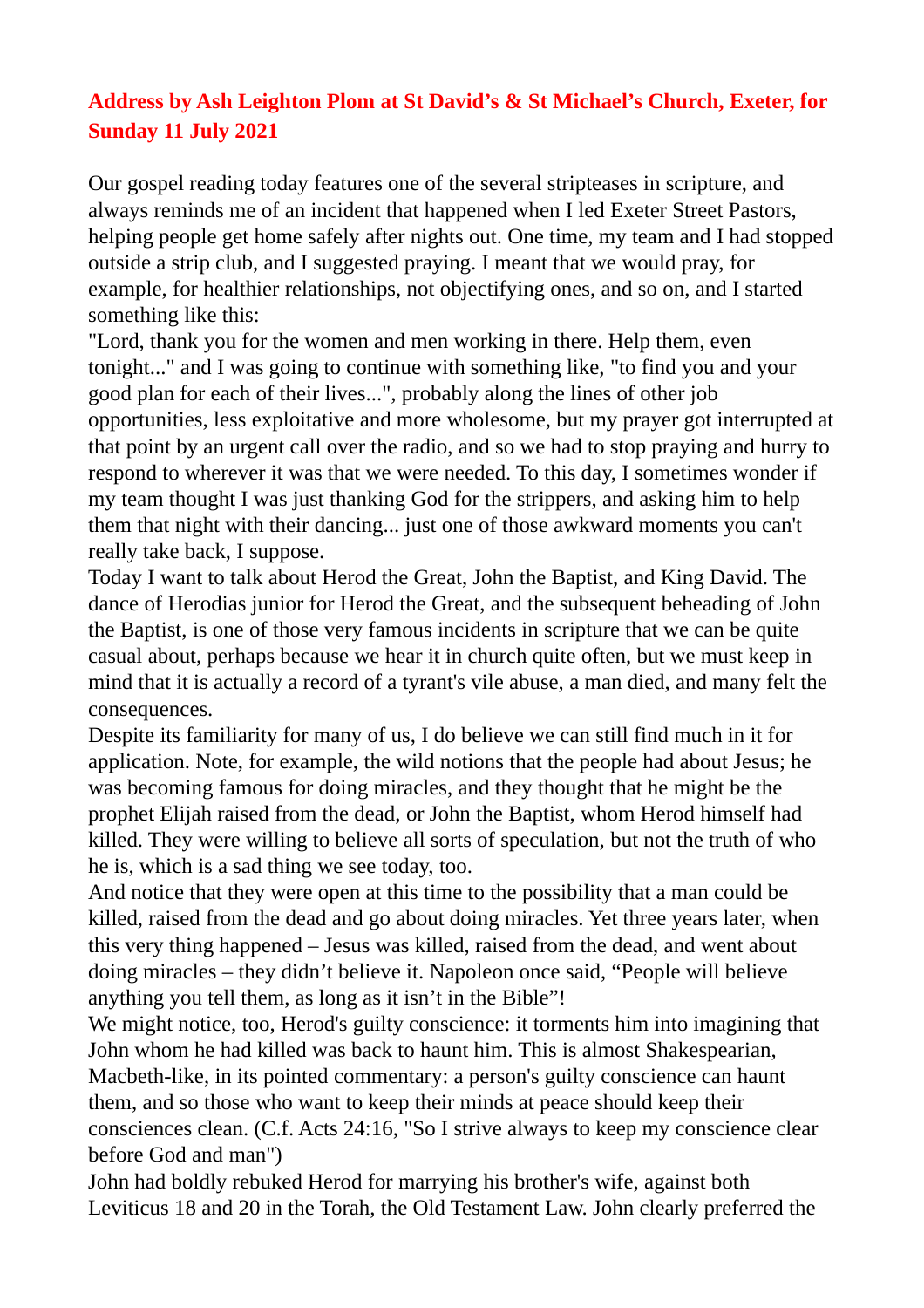risk of earthly punishment to slacking off in his heavenly duty. Sometimes, to be faithful to God, we must not be afraid of the offence of people. Like John the Baptist, and like the apostles Peter and John on trial in Acts, may we remember that we serve God, not people. (Acts 5.29) As Martin Luther put it, "I would not give one moment of heaven for all the joy and riches of the world."

Herod, on the other hand, makes himself a servant of his own lusts and the manipulators around him, instead of being a servant of God. We find a contrast between Herod and David in our two readings today. David, of course, not always morally perfect, and a sinner like the rest of us, but today we find him glorifying God, even at the expense of the respect of his wife.

Having defeated the Philistines, today we see him bringing the ark of God to Jerusalem, so that it might be a blessing to him and his people. The ark had first been made during the Exodus but had been neglected for a long time, in part due to war with pagan tribes. And so the writer, probably Nathan or Gad, describe the ark with great words. It is often timely to remind ourselves to speak highly of God and the things he honours, for example the sacraments, which are for us somewhat like the ark was to ancient Israel, a physical sign of God's presence.

Thus it is with great joy that David receives the ark into his home, and it is with great joy that we can receive the sacrament shortly. David and others with him were musically skilled, and they played and sang and danced to express their joy. Some scholars suppose that it was on this occasion that David wrote Psalm 68, because it begins with an ancient prayer about moving the ark.

Either way, David himself danced before the Lord with all his might, transported with worship. The difference between Herod and David, here, is that David's joy is in God, not people, so much so that he didn't care what people thought of his worship, even his wife. He's more like his fellow prophet John the Baptist than his fellow king, Herod, in that his focus is his relation with God first and foremost.

And so we should perform our worship and service for God: all our might is still too small an offering, when we think what Christ offered for us on the cross.

We've had reason to rejoice at various moments this last year as lockdown measures eased and we've been freer to worship. And I know PCC covet your prayers ahead of our meeting this week to discuss the  $19<sup>th</sup>$  July easing, and how to free worship up even more, while still remaining safe.

I love how the 2 Samuel reading ends with the ark safely brought to a place prepared for it, public and accessible. David and the people joined in worship – even young people who might never have seen the ark before! Why? Well, they had heard that Obed-edom had been blessed by it, and so they wanted to experience this themselves. So too can your story of your experience of what you gain from the faith be the encouragement someone else, maybe some young person needs to hear today. Invite them to church, in person or online. They too can be like these Israelites, rediscovering a lost sacrament.